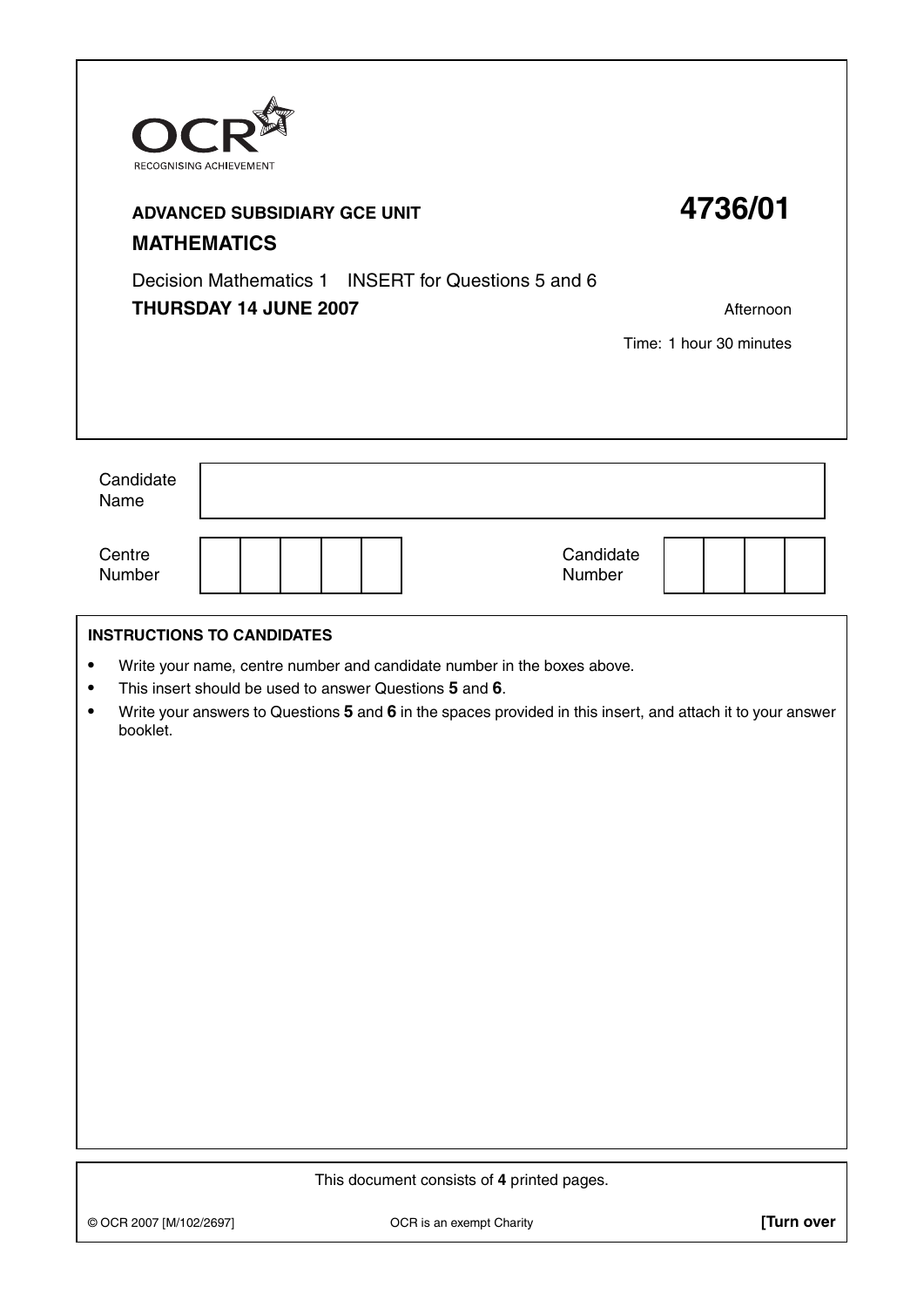

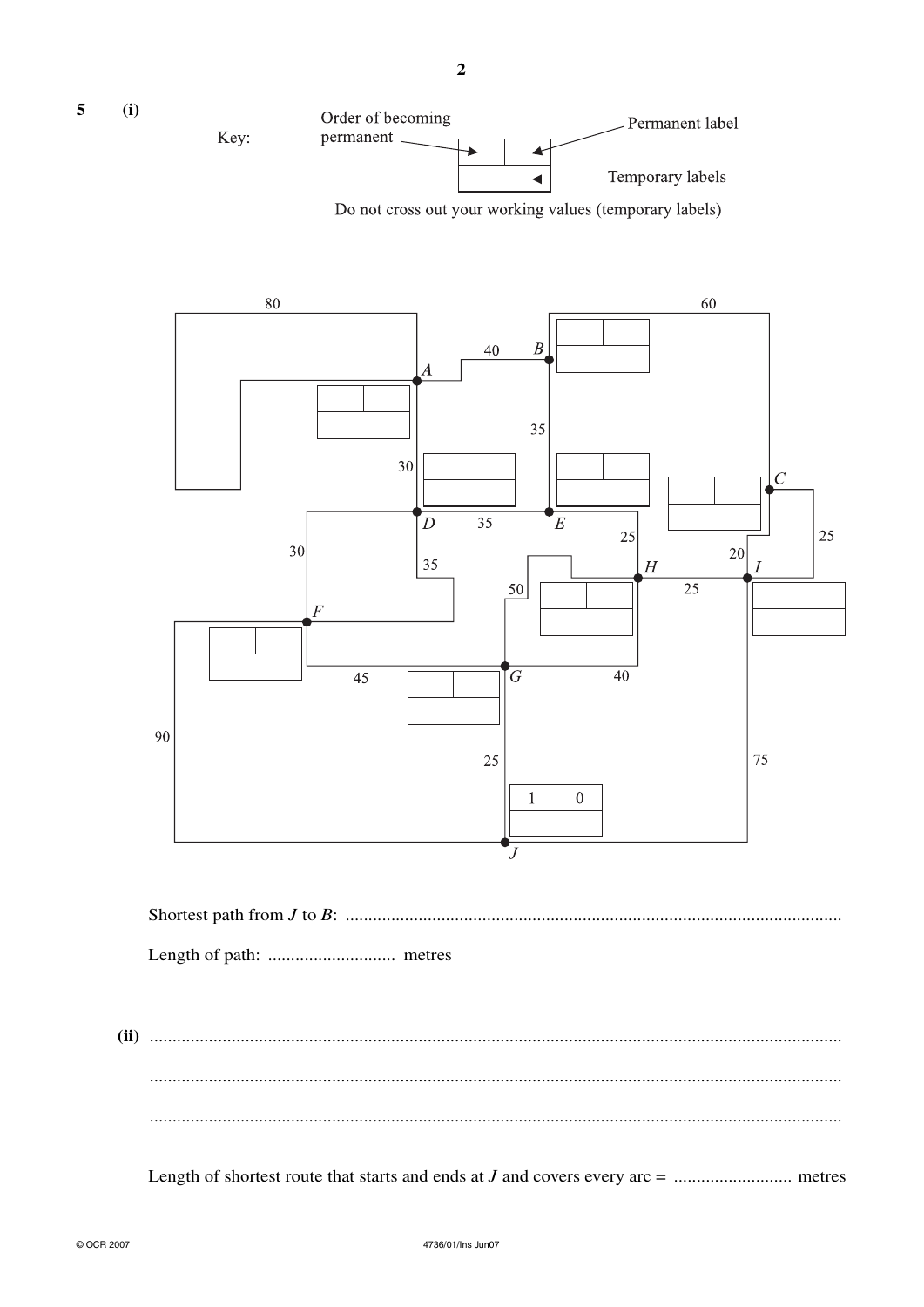

 $\overline{\mathbf{3}}$ 

 $(iii)$